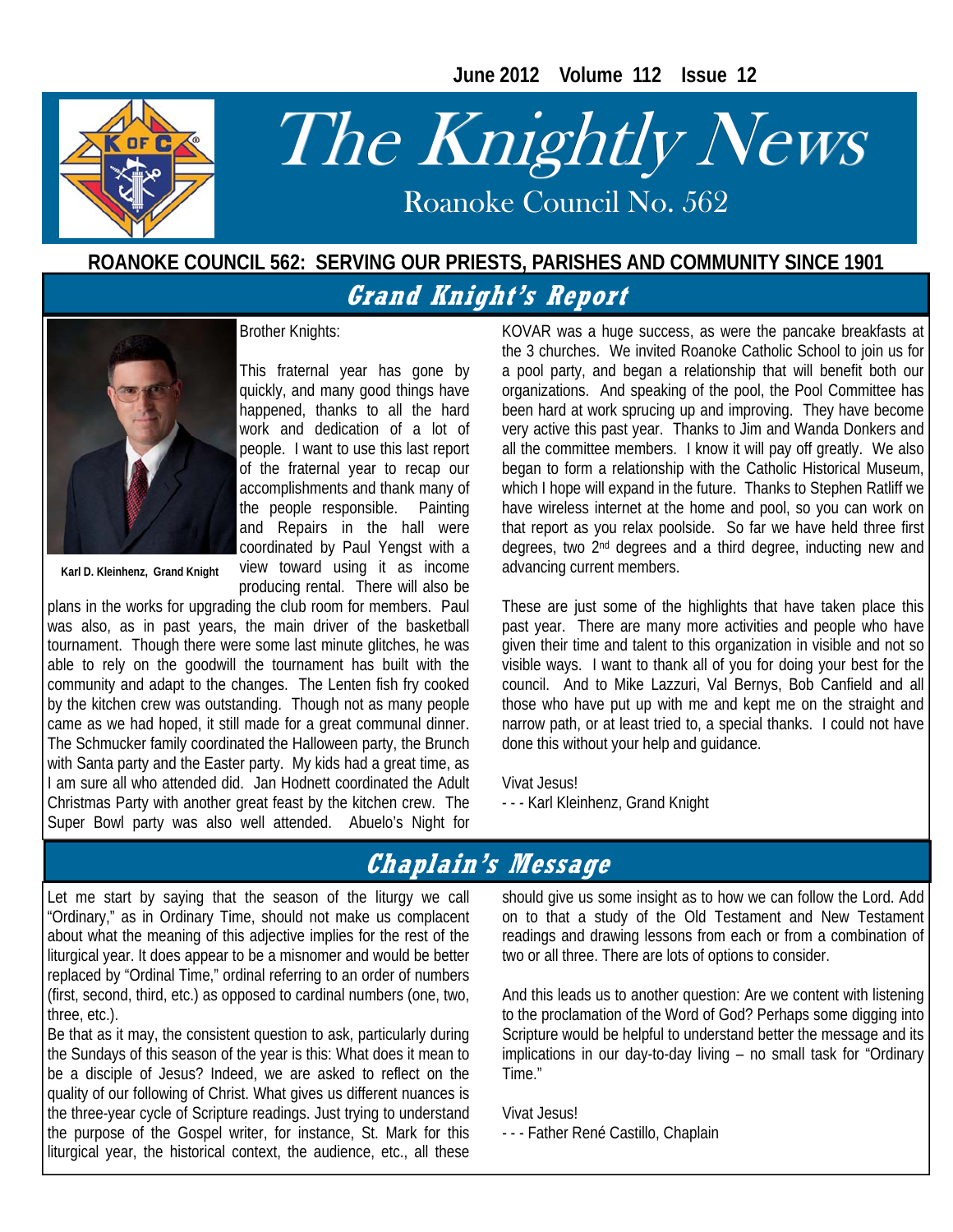#### **Volume 112, Issue 12 Page 2 Page 2 Page 2 Page 2 Page 2 Page 2 Page 2 Page 2 Page 2 Page 2 Page 2 Page 2 Page 2 Page 2 Page 2 Page 2 Page 2 Page 2 Page 2 Page 2 Page 2 Page 2**

| <b>Council Officers</b>             |                               |              |  |  |  |  |  |  |
|-------------------------------------|-------------------------------|--------------|--|--|--|--|--|--|
| <b>Grand Knight</b>                 | Karl Kleinhenz                | 397-4028     |  |  |  |  |  |  |
| Dep. Grand Knight                   | <b>Bob Canfield</b>           | 774-7554     |  |  |  |  |  |  |
| Chaplain                            | Fr. Rene Castillo<br>343-7744 |              |  |  |  |  |  |  |
| Chancellor                          | Jan Hodnett                   | 772-4215     |  |  |  |  |  |  |
| Recorder                            | <b>Stephen Ratliff</b>        | 774-4796     |  |  |  |  |  |  |
| Financial Sec.                      | Mike Lazzuri                  | 774-8482     |  |  |  |  |  |  |
| Treasurer                           | Val Bernys                    | 989-9282     |  |  |  |  |  |  |
| Lecturer                            | Alex Nelson                   | 774-5079     |  |  |  |  |  |  |
| Advocate                            | <b>Brian Ripple</b>           | 776-8285     |  |  |  |  |  |  |
| Warden                              | Pat Reidy                     | 725-8206     |  |  |  |  |  |  |
| Inside Guard                        | George Cusson                 | 977-2944     |  |  |  |  |  |  |
| Outside Guard                       |                               |              |  |  |  |  |  |  |
| Trustee, 3rd Year                   | Dave Chopski                  | 344-0901     |  |  |  |  |  |  |
| Trustee, 2nd Year                   | Mike Whelan                   | 265-9722     |  |  |  |  |  |  |
| Trustee, 1st Year                   | <b>Dick Sparks</b>            | 563-1387     |  |  |  |  |  |  |
|                                     | <b>Committee Chairmen</b>     |              |  |  |  |  |  |  |
| Program Director                    | <b>Bob Canfield</b>           | 774-7554     |  |  |  |  |  |  |
| <b>Council Activities</b>           | Jan Hodnett                   | 774-4215     |  |  |  |  |  |  |
| <b>Community Activities</b>         | <b>Nick Centrone</b>          | 947-5226     |  |  |  |  |  |  |
|                                     | John Church                   | 769-0048     |  |  |  |  |  |  |
| <b>Family Activities</b>            | Eric Schmuckor                | 309-1417     |  |  |  |  |  |  |
| <b>Youth Activities</b>             | Bill Partsch                  | 772-7120     |  |  |  |  |  |  |
| <b>Church Activities</b>            | Pat Reidy                     | 725-8206     |  |  |  |  |  |  |
| <b>KOVAR</b>                        | Don Feick                     | 774-0187     |  |  |  |  |  |  |
|                                     | John Krumpos                  | 960-1825     |  |  |  |  |  |  |
| Newsletter                          | <b>Glen David Waldis</b>      | 982-0835     |  |  |  |  |  |  |
| Kitchen                             | Tom Engl                      | 989-3708     |  |  |  |  |  |  |
|                                     | John Church                   | 588-7968     |  |  |  |  |  |  |
|                                     | Mike Lazzuri                  | 774-8482     |  |  |  |  |  |  |
|                                     | <b>Steve Wirtz</b>            | 520-2885     |  |  |  |  |  |  |
| Basketball Tournament               | Paul Yengst                   | 556-8883     |  |  |  |  |  |  |
| KCIC                                | Karl Kleinhenz                | 982-8140     |  |  |  |  |  |  |
|                                     | Joe Devlin                    | 206-2622     |  |  |  |  |  |  |
| Pool                                | Jim Donckers                  | 345-3902     |  |  |  |  |  |  |
|                                     | Joe Devlin                    | 206-2622     |  |  |  |  |  |  |
|                                     | Charlie Aesy                  | 977-3364     |  |  |  |  |  |  |
|                                     | George Cuadrado               | 989-1758     |  |  |  |  |  |  |
| Membership                          | Steve Talevi                  | 989-1302     |  |  |  |  |  |  |
| Charity                             | Matt Duffy                    | 989-6067     |  |  |  |  |  |  |
| Home Improvements                   | Paul Yengst                   | 556-8883     |  |  |  |  |  |  |
| House                               | Val Bernys                    | 989-9282     |  |  |  |  |  |  |
| Club Room                           | Jim Sullivan                  | 774-7034     |  |  |  |  |  |  |
| Ceremonials                         | Don Feick                     | 774-0187     |  |  |  |  |  |  |
| Pro Life                            | Tim Heffron                   | 904-2746     |  |  |  |  |  |  |
| Canfield Scholarship                | Jim Sullivan                  | 774-7034     |  |  |  |  |  |  |
|                                     | <b>Grand Knight</b>           | 397-4028     |  |  |  |  |  |  |
|                                     | <b>Bob Canfield</b>           | 774-7554     |  |  |  |  |  |  |
|                                     | Val Bernys                    | 989-9282     |  |  |  |  |  |  |
|                                     | Mike Gibson                   | 989-4980     |  |  |  |  |  |  |
| <b>Retention Committee</b>          | <b>Bill DeBerry</b>           | 343-7849     |  |  |  |  |  |  |
|                                     | Steve Talevi                  | 989-1302     |  |  |  |  |  |  |
| Historian                           | <b>Bill Howard</b>            | 989-9399     |  |  |  |  |  |  |
| RC School Board Rep.                | Dan Zipfel                    | 334-1326     |  |  |  |  |  |  |
| OLN Parish Rep.                     | Don Feick                     | 774-0187     |  |  |  |  |  |  |
| St. Elias Parish Rep.               | Jim Donckers                  | 345-3902     |  |  |  |  |  |  |
| St. Andrews Parish Rep. Bobby Ellis |                               | 366-5102     |  |  |  |  |  |  |
| Insurance Rep.                      | Ken Bagnasco                  | 888-211-9478 |  |  |  |  |  |  |

#### **IN CASE OF ILLNESS, NEED OR DEATH, PLEASE NOTIFY ONE OF THE FOLLOWING:**

| <b>Grand Knight</b>                             | 982-8140 |  |  |  |  |
|-------------------------------------------------|----------|--|--|--|--|
| Chaplain                                        | 343-7744 |  |  |  |  |
| Financial Sec.                                  | 774-8482 |  |  |  |  |
| <b>562 COUNCIL HOME</b>                         |          |  |  |  |  |
| 3136 Harris Street, Roanoke, VA 24015           |          |  |  |  |  |
| Mail: PO Box 715, Roanoke, VA 24004             |          |  |  |  |  |
| Phone: 540-774-8296                             |          |  |  |  |  |
| www.kofc562.org                                 |          |  |  |  |  |
| Business Meeting - 1st Monday of Month-7:30p.m. |          |  |  |  |  |
| Social Meeting - 3rd Monday of Month-6:30p.m.   |          |  |  |  |  |

#### Grand Knight: Karl Kleinhenz Deputy Grand Knight: John Church Warden: Patrick Reidy Chancellor: Eric Schmucker Advocate: Dave Chopski Treasurer: Val Bernys Recording Secretary: Stephen Ratliff Inside Guard: George Cusson Outside Guard: Steve Wirtz First Year Trustee: Bob Canfield

Respectfully submitted, Gene Stupine & Matt Duffy

### **Proposal to Be Voted On**

**Nominating Committee** 

*Knights of Columbus, Council 562 Candidates for Office 2012-2013* 

Proposal:

Donate \$1000 from the Youth Activities Fund to Roanoke Valley Girls on the Run

Submitted by: Bill Partsch, Youth Activities Chairman

#### **Resolutions:**

Be it resolved that Knights of Columbus Council #562 each year presents watches to the graduating boy and girl outstanding athlete at Roanoke Catholic High School, cost not to be more than 150.00 per watch.

Be it resolved that this resolution replace the standing resolution that states the Knights of Columbus Council #562 each year present a watch to the outstanding graduating boy athlete at Roanoke Catholic High School.

# **Knight of the Month Family of the Month**

#### **Nick Centrone The Donckers**

# **Happy Birthday Brother Knights!**

Joseph W. Toti Charles R. Moody Roy P. Dwyer, Jr. Michael R. Meise Lowell E. Thomas Thomas F. Engl George J. Kern Thomas M. Boylan

John J. Knightly Robert H. Lewis Brian J. Vander Linden Samuel S. Silek Kevin J. Conlan Richard G. Boush David C. Altizer Harry D. Cheney

Joseph H. Wilson Eric A. Schmuckor Steven J. Talevi Michael L. Lewis Richard L. Calhoo David R. Sykes David C. Gilday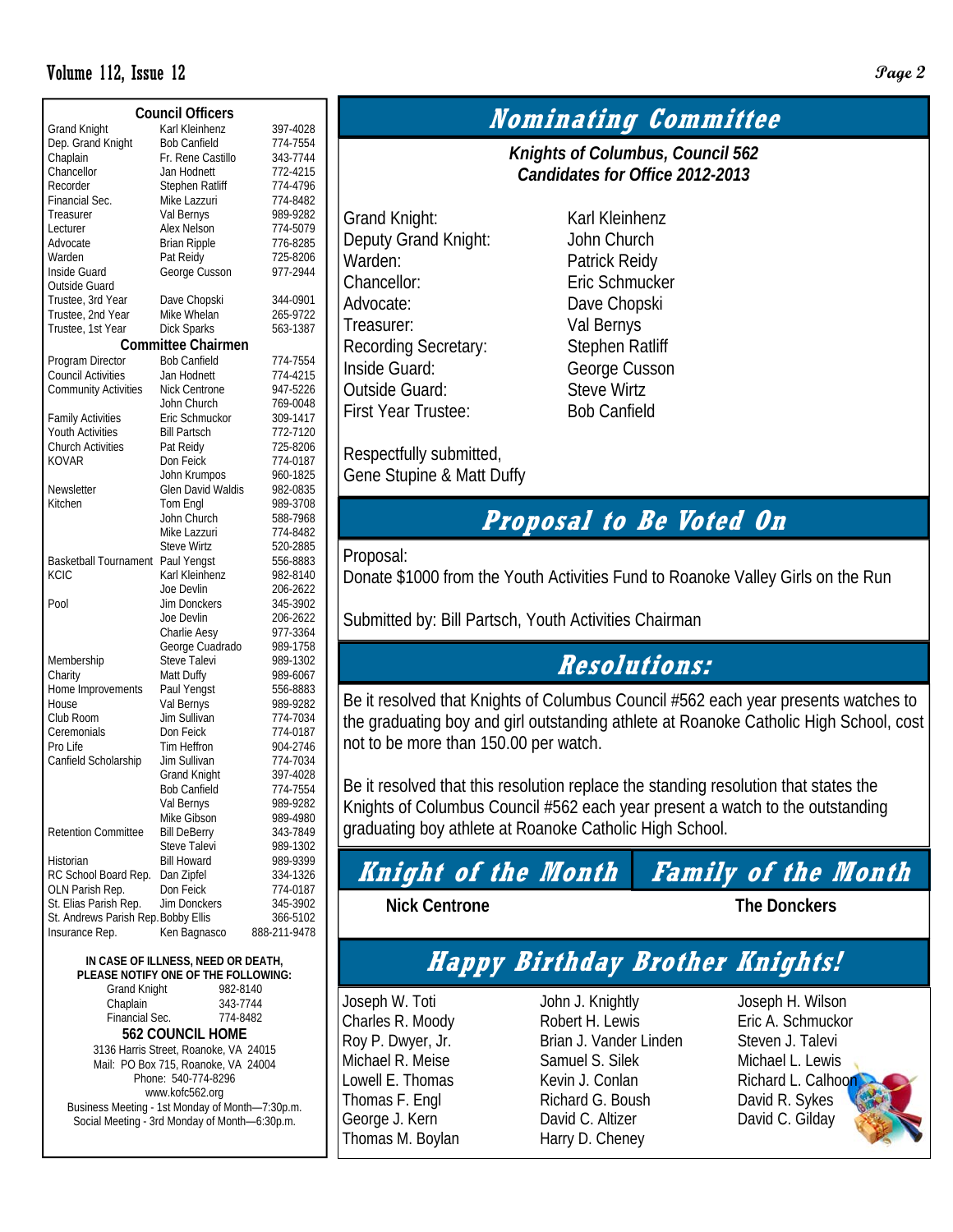#### **Volume 112, Issue 12 Page 3 Page 3**

On April 28 the following Roanoke Council brothers took the exemplification of the Third Degree as Knights at our council home and ask that you extend your congratulations to them.

Paul Miller, Jamie Elliot, Eric Schmucker, Thomas Boylan, John Church, Tim Heffron, Gary Roland, Nick Centrone

In addition to these men, there were 14 other Knights joining the Third Degree on that day. Some of these men traveled from as far as Abingdon and Harrisonburg to join us. We would also like to thank the observers who took their Saturday time to support these men and observe the new Third Degree Ceremonial. The exemplification team traveled from northern Virginia to conduct the degree for these men and we thank them for their dedication.

### **Fourth Degree News**

The Roanoke Assembly's annual golf tournament was a huge success and raised over \$2,400 for the Veterans Administration Volunteer Services fund. Thanks to chairman Mike Whelan, West Salem Collision Center, and everyone involved for a fun and fantastic event that will benefit our veterans.

The last Fourth Degree meeting of the fraternal year on June 25 will be held at Jersey Lilly's at 6:30 PM. Wives and guests are welcome. Since we need to give the restaurant an idea of how many people to plan for, please let me know by Friday, June 22, whether you and your wife or guest will be attending.

Our annual Past Faithful Navigator's Dinner will be held on Saturday, June 30, at the Roanoke Council home. The evening will begin with a social in the club room at 6:30 followed by dinner, catered by Country Kitchen out of Christiansburg, at 7:30. The cost is \$20 per person. Reservations are required and can be made by contacting Faithful Navigator Brian Ripple at 776-8285 or via email at ripple562@aol.com. The recommended attire is tux and social regalia or suit for men and like attire for ladies.

# **Third Degree News Catholic Historical Museum**

John Church and Paul Miller manned the table for the K of C at an art show presented by Catholic Historical Museum & Roanoke Catholic School at Westlake Shopping Center Library near Smith Mountain Lake on Sunday May 6th.

Students from Roanoke Catholic School put on a few short act plays and others from the lower classes were there showing their dances for the show. The Art work that the students did was something to surely be seen . The exhibits will be up till June 2 , at the Westlake library. If you get a chance to stop by, I'm sure your will enjoy the students work. Contact the Westlake Library for details and directions to get there.



**"John Church and Paul Miller manning the Knights table at the art show at Westlake Shopping Center Library on May 6th."** 

# **Past Grand Knight's Dinner**

Mark your calendars! Our annual Past Grand Knights Dinner will be held on Saturday, June 16 at the council home. Please join us in honoring all of our Brother Knights who have faithfully served the council as Grand Knight over the years. Enjoy a delicious meal prepared by our Kitchen Committee.

The cost for this event is \$15 per person. Social Hour begins at 6:30 p.m. with dinner to follow at 7:30 p.m.. Reservations can be made to Jan Hodnett at 819-5456 by June 10th.